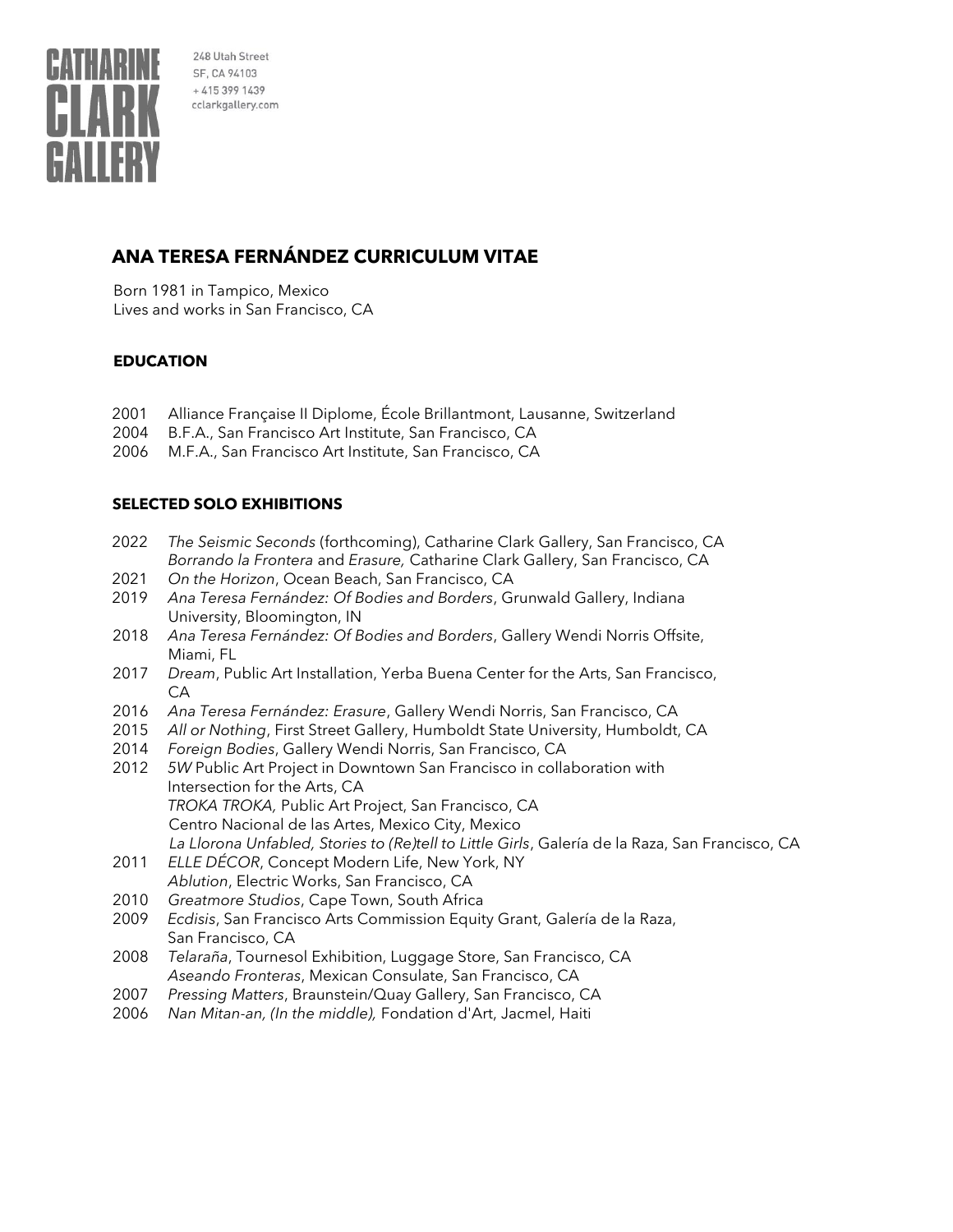

#### **SELECT GROUP EXHIBITIONS**

| 2022 | Dissolve, Institute and Museum of California Art, University of California Irvine, CA<br>On the Horizon, Miami, FL |
|------|--------------------------------------------------------------------------------------------------------------------|
|      | On the Horizon, BIONEERS Conference, San Francisco, CA                                                             |
| 2021 | Lands End, FOR-SITE Foundation, San Francisco, CA                                                                  |
|      | Truth Farm, Miami Art Basel, MI                                                                                    |
|      | Untitled, Video Billboard Truck, MI                                                                                |
|      | Siren's Song, Three Turns Miami, FL                                                                                |
|      | On the Horizon, Sweden, Israel & Mexico                                                                            |
|      | Beyond Borders, Museum of Modern and Contemporary Art Koroška and Center for                                       |
|      | Contemporary Arts Celje, Slovenj Gradec, Slovenia                                                                  |
|      | Night Watch 2021, offsite exhibition of Shimon Attie, Gray Area Foundation, San                                    |
|      | Francisco, CA                                                                                                      |
|      | Mindset Project, in collaboration with Shiza Shahid, The Peninsula Hotel, NY                                       |
|      | Truth Farm, Intervention Exhibition in Trump Winery, Charlottesville, VA                                           |
|      | Of Here From There, Gray Area Foundation, San Francisco, CA                                                        |
| 2020 | Die Verwandlung - Borders are Vacillating, Center for the Future, Prague, Czech                                    |
|      | Republic                                                                                                           |
|      | Somos Visibles, Yerba Buena Center for the Arts, San Francisco, CA                                                 |
|      | Migration(s) and Meaning in Art, Maryland Institute College of Art, Meyerhoff Gallery,                             |
|      | Baltimore, MD                                                                                                      |
| 2019 | Counter-Landscapes: Performative Actions from the 1970s - Now, Scottsdale Museum                                   |
|      | of Contemporary Art, Scottsdale, AZ                                                                                |
|      | Sanctuary, FOR-SITE Foundation, Aga Khan Museum, Toronto, Canada                                                   |
|      | Sanctuary, FOR-SITE Foundation, Smart Museum, Chicago, IL; Asia Society                                            |
|      | Museum, New York, NY                                                                                               |
|      | Unsettled: Art on the New Frontier, Palm Springs Art Museum, Palm Springs,                                         |
|      | CA                                                                                                                 |
|      | Dread and Delight: Fairy Tales in an Anxious World, Faulconer Gallery, Grinnell College's                          |
|      | Bucksbaum Center for the Arts, Grinnell, IA; Akron Art Museum, Akron, OH                                           |
| 2018 | re: home, Minnesota Street Project, San Francisco, CA                                                              |
|      | When the walls come tumbling down: Artists re-imagine the U.S.-MEX Border, Richmond Art                            |
|      | Center, Richmond, CA                                                                                               |
|      | Dread and Delight: Fairy Tales in an Anxious World, Weatherspoon Art Museum, Greensboro,                           |
|      | <b>NC</b>                                                                                                          |
|      | What We Make, Richard M. Ross Art Museum, Ohio Wesleyan University, Delaware, OH                                   |
|      | Unsettled, Anchorage Museum, Anchorage, AK                                                                         |
|      | Art/Action, Modern Art Oxford, Oxford, UK                                                                          |
| 2017 | Sanctuary, FOR-SITE Foundation, Fort Mason Center for the Arts, San Francisco, CA                                  |
|      | UnDocumenta, Pacific Standard Time: LA>LA, Oceanside Museum of Art, Oceanside, CA                                  |
|      | Mi Tierra: Contemporary Artists Explore Place, Denver Art Museum, Denver, CO                                       |
|      | UNSETTLED, Nevada Museum of Art, Reno                                                                              |
| 2016 | Ana Mendieta/Threads of Influence, Arizona State University Art Museum, Tempe, AZ                                  |
|      | Framing Beauty, The Grunwald Gallery, Indiana University, Bloomington, IN                                          |
| 2015 | Everybody's Ocean, Santa Cruz Museum of Art and History, Santa Cruz, CA                                            |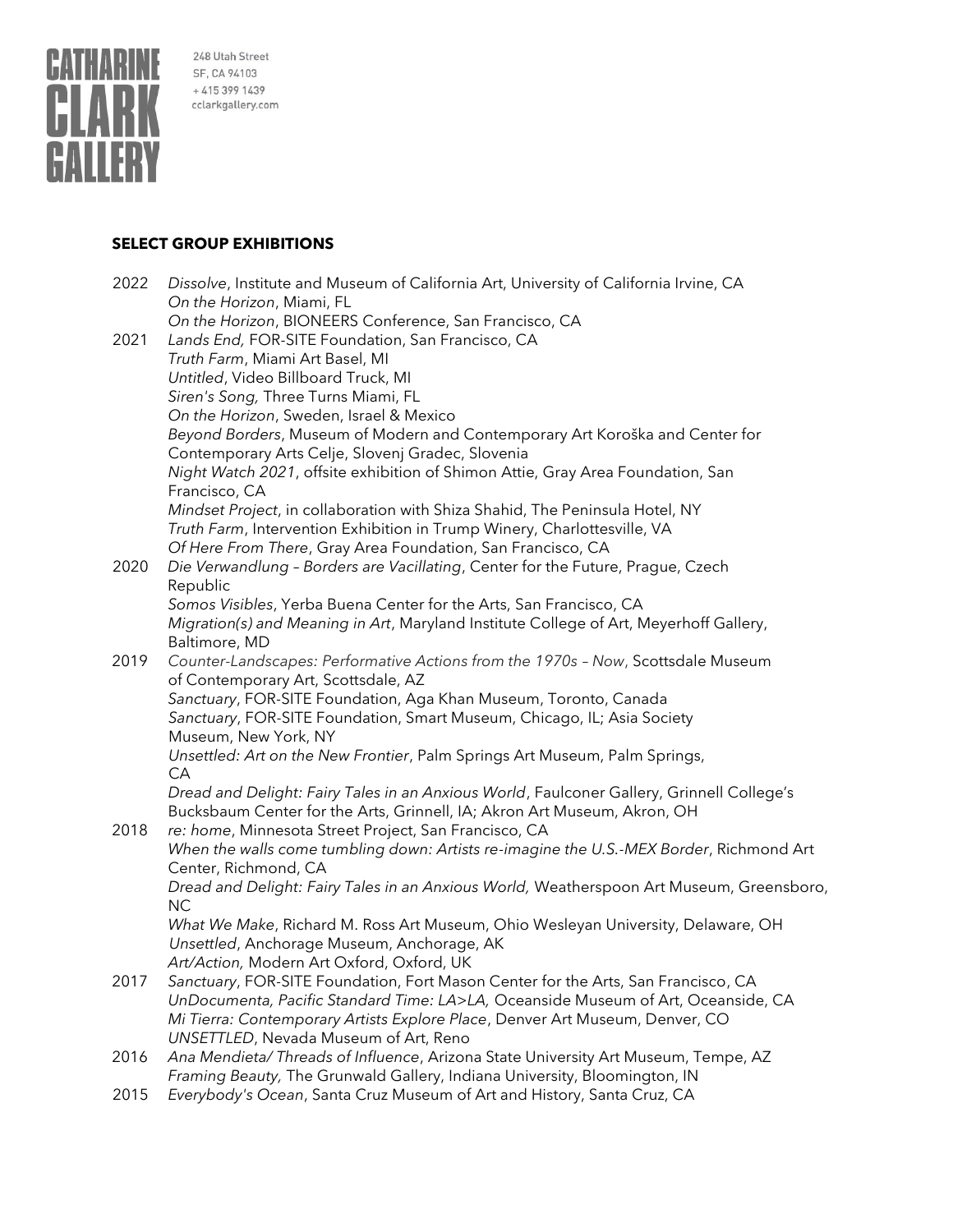

*Provisional Haven*, REFUSALON, San Francisco, CA 2014 *Galería Sin Fronteras*, National Museum of Mexican Art, Chicago, IL

- 2013 *Small Paintings from the Cheech Marin Collection*, Museum of Contemporary Art San Diego, CA *Oye Mira*, Walter McBean Gallery, San Francisco Art Institute, San Francisco, CA *Want.Here.You.Now*, Yerba Buena Center for the Arts, San Francisco, CA *Chicanitas*, Whatcom Museum of History and Art, Bellingham, WA *See You Next Tuesday*, Autzen Gallery, Portland State University, Portland, OR *La Caja Galeria*, Tijuana, Mexico 2012 *Tournesol Retrospective*, Headlands Center for the Arts, Sausalito, CA *Power in Numbers*, MACLA, San Jose, CA *ZERO 1 Biennial*, San Jose, CA Chinese Cultural Center, San Francisco, CA Institute of Contemporary Art, San Jose, CA Intersection for the Arts, Motion Graphics, San Francisco, CA *La Fragua* Residency & Exhibition, Córdoba, Spain 2011 *Chicanitas*, Snite Museum, University of Notre Dame, IN
- *Numina*, Mexico Consulate General, San Francisco, CA *Sonido Pirata*, Sonoma Valley Museum of Art, Sonoma, CA *Exhibition of Art and Activism*, Service Employees International Union, Los Angeles, CA *The Body Politics*, Contemporary Jewish Museum, San Francisco, CA *Chicanitas (size doesn't matter),* Mesa Contemporary Arts, Mesa, AZ *Cico and Chang*, Intersection for the Arts, San Francisco, CA *Manifest Painting*, 1st Edition, Manifest Press, Manifest, Cincinnati, OH *Chicas Chic*, Bart Station Public Posters, California Institute of Integral Studies Exhibition, San Francisco Bay Area, CA
- 2010 Bienal de Tijuana, Estandartes, Museo Centro Cultural de Tijuana, Mexico Oakland Contemporary Museum of Art, Oakland, CA 40th Anniversary Show, Galería de la Raza, San Francisco, CA *The Passport Project*, San Francisco Arts Commission Gallery, San Francisco, CA *Off the Record*, Edge Zones Art Center, Miami, FL *Levis Co Workshop*, San Francisco, CA *Mission Icons*, Artillery Gallery, San Francisco, CA
- *Museo de Artistas Mexicanas*, Mexico City, Mexico 2009 *Greatmore Studios*, Cape Town, South Africa
- *African Time*, Cape Town, South Africa *Lipstick,* Praxis International Gallery, New York, NY *Rastros y Cronicas*, National Museum of Mexican Art, Chicago, IL
- 2008 *Valoarte 08,* Galería Nacional Museo San Jose, Costa Rica *Tournesol Retrospective*, Headlands Center for the Arts, Sausalito, CA *Equilateral*, Electric Works, San Francisco, CA *Bay Area Now 5*, Yerba Buena Center for the Arts, San Francisco, CA KN Gallery, Chicago, IL National Museum of Mexican Art, Chicago, IL
- 2007 *Conduits of Labor*, Queens Nails Annex, San Francisco, CA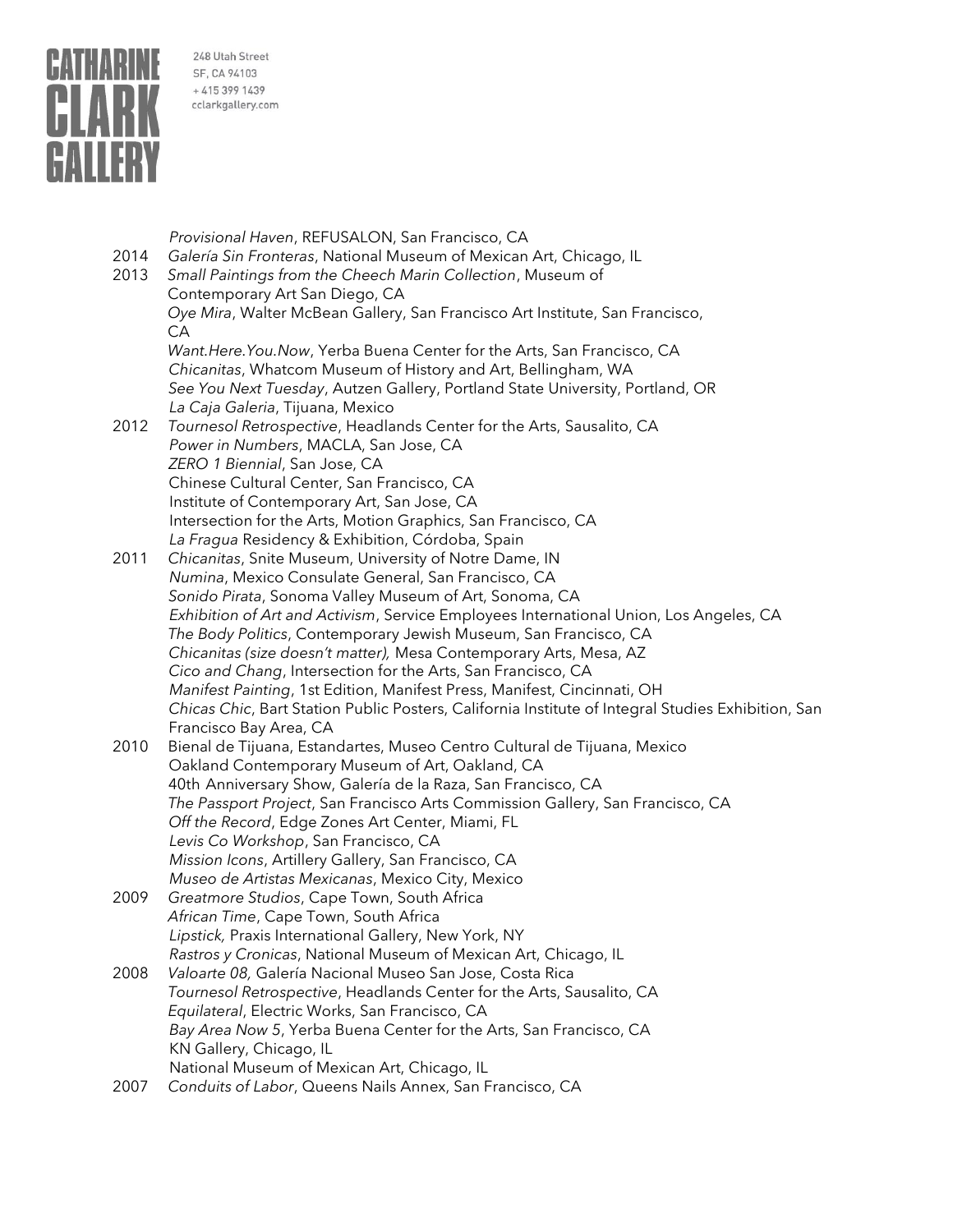

Brooklyn Art Gallery, New York, NY *Trabajo Mexicano*, Sun Valley Arts Center, Sun Valley, ID *No distance is more awesome*, Galería de la Raza, San Francisco, CA Richmond Art Center, Richmond, CA, The Office, Los Angeles, CA

# **AWARDS, ACKNOWLEDGMENTS & RESIDENCES**

| 2020 | <b>ACLU Artist in Residence</b>                                                   |
|------|-----------------------------------------------------------------------------------|
|      | Best Civic Engagement 2020, Ford Foundation, "SOMOS VISIBLES"                     |
| 2019 | National Endowment for the Arts (In partnership with Creativity Explored)         |
|      | Kennith Rainin Foundation Grant, San Francisco, CA                                |
|      | California Arts Council Grant, San Francisco, CA                                  |
| 2018 | YBCA 100, Extraordinary leaders building sustainable, equitable, and regenerative |
|      | communities, San Francisco, CA                                                    |
| 2014 | Zellerbach Family Foundation Grant, San Francisco, CA                             |
|      | Eureka Fellowship Program, Fleishhacker Foundation, San Francisco, CA             |
|      | FAAP (Fundação Armando Alvares Penteado) International Artist Residency, Brazil   |
| 2013 | De Young Museum Artist Studio Residency, Kimball Gallery, de Young                |
|      | Museum, San Francisco, CA                                                         |
|      | Best of the Bay, 7x7 Magazine, 5W Project, San Francisco, CA                      |
|      | Public Art Network, Americans for the Arts, Year in Review Recipient              |
|      | Best Experimental Film, San Diego Latino Film Festival, San Diego, CA             |
|      | Best Experimental Film, Honolulu Film Festival, Honolulu, HI                      |
| 2012 | Public Art Network, Americans for the Arts, Year in Review Recipient              |
|      | La Fragua Residency Award, Cordoba, Spain                                         |
|      | San Francisco Arts Commission, Arts and Communities: Innovative Partnership Grant |
| 2011 | Goldie Award, Artist of the Year for San Francisco Bay Area                       |
|      | Guardian, San Francisco, CA                                                       |
| 2009 | Creative Work Fund, San Francisco, CA                                             |
|      | Greatmore Studios, Residency, Cape Town, South Africa                             |
| 2007 | NALAC Fund for the Arts, National Association of Latino Art and                   |
|      | Culture, San Antonio, TX                                                          |
|      | Tournesol Award Recipient, Artist in Residence, Headlands Center for              |
|      | the Arts, Sausalito, CA                                                           |
|      | SF Arts Commission Cultural Equity, Individual Artist Grant, San Francisco, CA    |
| 2006 | Neighborhood Public Art Grant Project, Richmond Art Center, Richmond, CA          |
|      | Fondation D'Art Jakmel Residency, Jakmel, Haiti                                   |
|      | Mujeres de Juarez Residency, LEF Foundation Grant, Juarez, Mexico                 |
| 2005 | My Country Left or Right, Merit Award, Horton Gallery, Delta                      |
|      | College, Stockton, CA                                                             |
|      | Murphy and Cadogan Fellowship, San Francisco Arts Commission,                     |
|      | San Francisco, CA                                                                 |
| 2004 | Jack Cadogan and Gertrude Murphy Fellowship in the Fine Arts, San Francisco, CA   |
|      | Merit Scholarship, San Francisco Art Institute, San Francisco, CA                 |
| 2001 | Merit Scholarship, San Francisco Art Institute, San Francisco, CA                 |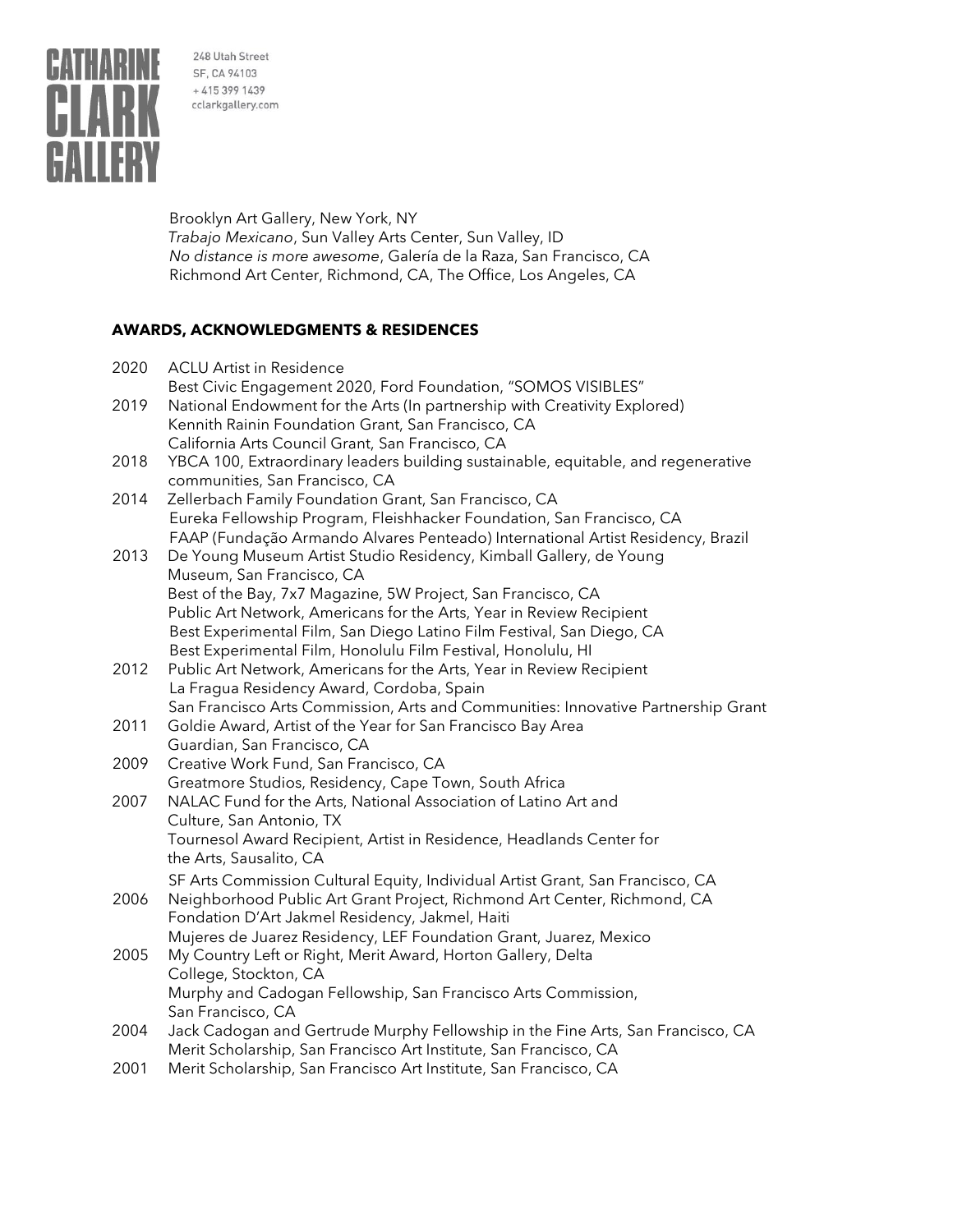

#### **PERMANENT COLLECTIONS**

Blanton Musuem of Art, University of Texas, Austin Cheech Marin Collection, CA Denver Art Museum, Denver, CO Kadist Institute, Paris, France and San Francisco, CA McEvoy Foundation for the Arts, San Francisco, CA National Museum of Mexican Art, Chicago, IL Nevada Museum of Art, Reno, NV Snite Museum of Art, Notre Dame University, IN Weatherspoon Art Museum, University of North Carolina at Greensboro, Greensboro, NC The Battery, San Francisco, CA WordPress Private Collection

#### **FILM FESTIVALS**

2014 | 2013

San Diego Latino Film Festival **Best Experimental Short**, San Diego, CA IVAH, Madrid, Spain Honolulu International Film Festival, Gold Kahuna Award, **Best Experimental Short** West Chester Film Festival, West Chester, PA San Diego Film Consortium, San Diego, CA Palm Springs Short Festival Market, Palm Springs, CA Claremont Ferrand Marche, France International Frauen Film Festival, Dortmund, Germany Female Eye Film Festival, Toronto, Canada Irish Latin American Film Festival, Dublin, Ireland Atlanta Film Festival, Atlanta, GA Arizona International Film Festival, **Best Experimental Short** Tucson, AZ Sonoma Film Festival, Sonoma, CA Indie Memphis Film Festival, Memphis, TN Cucalorus Film Festival, Wilmington, NC Woodstock Film Festival, New York, NY

### **LECTURES**

TEDX Pennsylvania Avenue, New Museum, Washington DC Art & Environment Conference, Reno Art Museum Civic Change, Ford Foundation Women and Migration, New York University, NY Emerging Leaders of Color, WESTAF, Western States Arts Federation Americans for the Arts, Public Art Network, Boston, MASS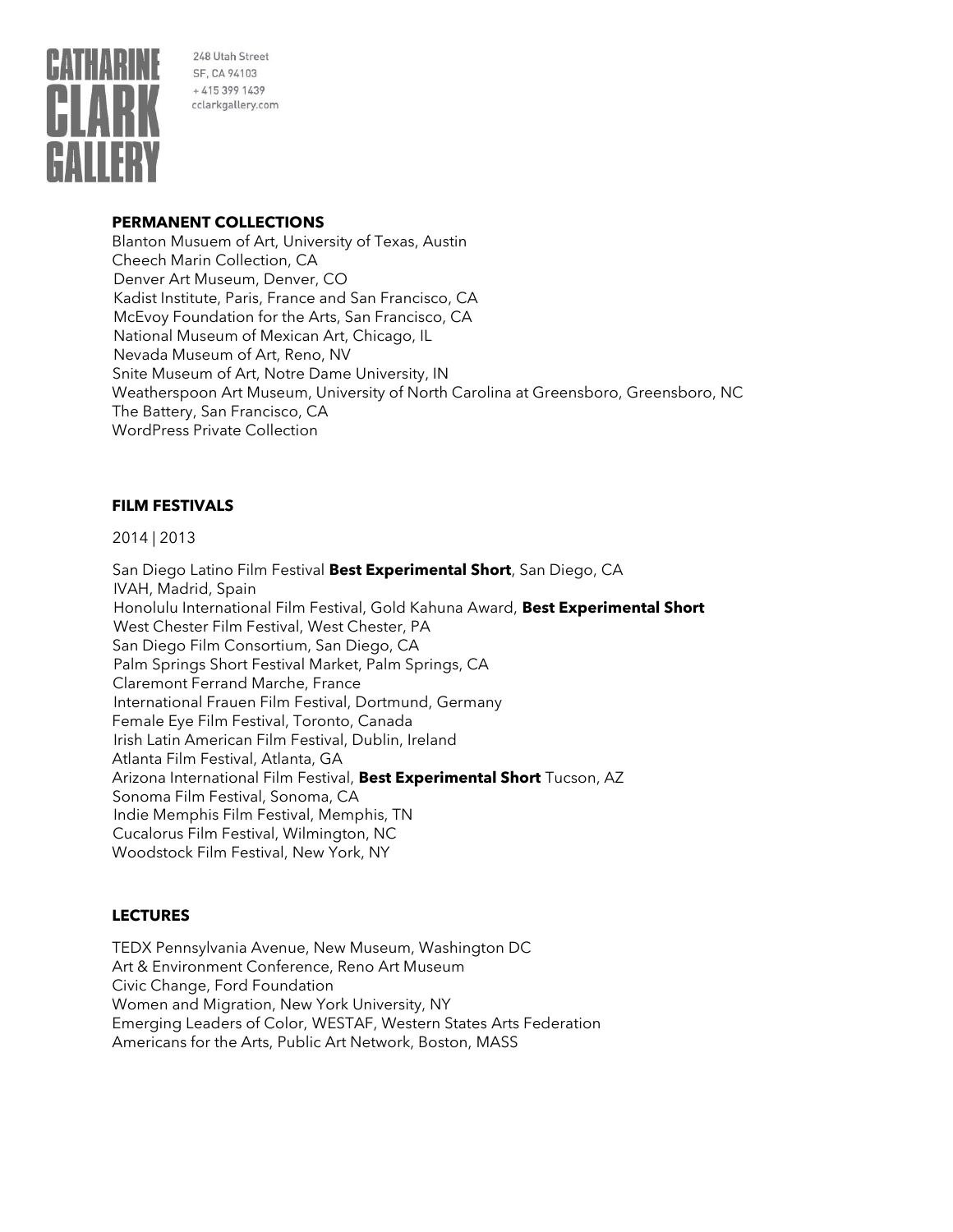

Anchorage Museum, Anchorage, AK NALAC Conference, Philadelphia, PA Cornell University, Ithaca, NY UC Berkeley University, Berkeley, CA Sonoma Valley Museum of Art, CA Notre Dame University, South Bend, IN Consulate General of Mexico, San Francisco, CA San Francisco State University, San Francisco, CA Greatmore Studios, Cape Town, South Africa California College for the Arts, San Francisco, CA Headlands Center for the Arts, Sausalito, CA California Institute of Integral Studies, San Francisco, CA San Francisco Art Institute, San Francisco, CA Stanford University, Palo Alto, CA Galeria de la Raza, San Francisco, CA

# **TEACHING**

Occidental College, Los Angeles, CA San Francisco Art Institute, San Francisco, CA California College for the Arts, San Francisco, CA Stanford University, Palo Alto, CA UC Berkeley, Berkeley, CA University of San Francisco, CA St Mary's College, Orinda, CA

### **SELECT PRESS & PUBLICATIONS**

- Fiala, Jessica and Shi Qian. "Twenty Years of Public Art in the United States: Relationships, Transformations, and Digital Interventions," *Public Art Journal.* Shanghai Fine Arts Publisher, April 15, 2022.
- "Beyond Borders." Texts by Maja Antoncic, Miha Blazic, dr. Andreja Hribernik, dr. Kaja Sirok. *Zavod Celeia* Celje. September 28 – December 5, 2021. Exhibition catalogue.
- Cisneros, Josue David. "Free to move, free to stay, free to return: border rhetorics and a commitment to telos," *Communication and Critical/Cultural Studies*. March 20, 2021. <https://www.tandfonline.com/loi/rccc20>
- Rodríguez, Diana Carolina Peláez and Campos, Sonia Marsela Rojas. "Artista Invitada: Ana Teresa Fernández: Desdibujando barreras," *Nomadas.* Issue 54, pages 251-262. Universidad Central, Bogotá, Colombia, January – June, 2021.

<http://nomadas.ucentral.edu.co/nomadas/pdf/nomadas\_54/nomadas\_54\_revista\_completa. pdf>

"Counter-Landscapes: Performative Actions from the 1970s – Now." Edited by Nina Lawallen Hufford. Design and production by Fernando Espinosa. *Scottsdale Museum of Contemporary Art*, 2020. Exhibition catalogue.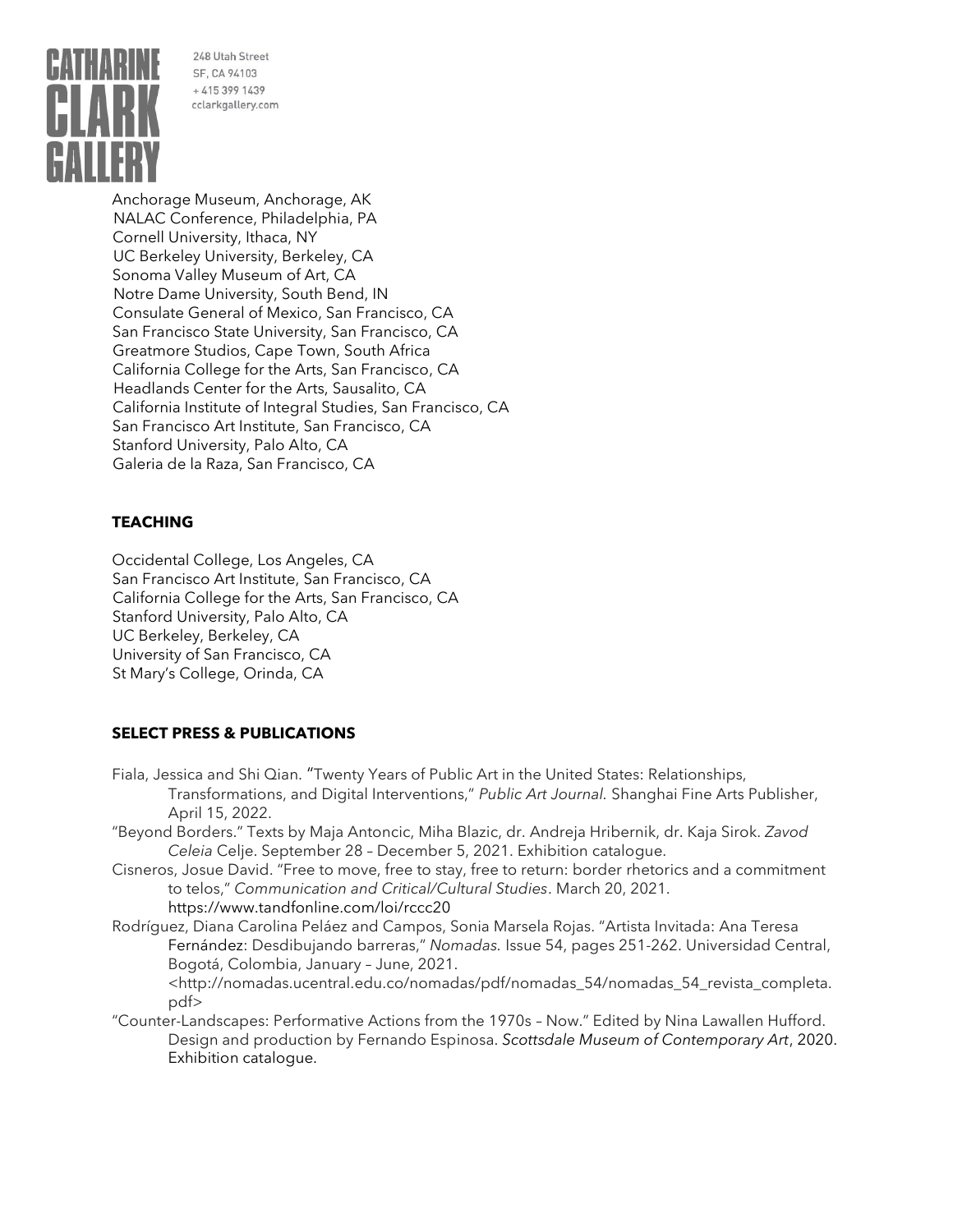

- Ryan, Kate. "Factbox: Eight Artists Spotlighting the Human Cost of Migration," *Reuters*. August 1, 2019. < https://www.reuters.com/article/us-global-migration-art-factbox/factbox-eightartists-spotlighting-the-human-cost-of-migration-idUSKCN1UR50Q>
- Estape, Taylor. "Ten Galleries and Art Spaces to Visit During Miami Art Week" *Miami New Times*. December 5, 2018. < https://www.miaminewtimes.com/arts/things-to-do-miamigalleries-to-visit-during-miami-art-week-2018-10940394>
- "Of Bodies and Borders: Ana Teresa Fernández." Essay by María Elena Ortiz. *Grunwald Gallery of Art, Indiana University Bloomington, and Gallery Wendi Norris,* 2018.
- Hart, Rebecca R. "Mi Tierra: Contemporary Artists Explore Place," *Denver Art Museum*, 2017. Exhibition catalogue.
- Murray, Yxta Maya. "Ana Teresa Fernández Paints it Away," *Artillery*. March 7, 2017. <https://artillerymag.com/36136-2/>
- Sager, Rebekah. "Vanishing Border: Trump wants to build a wall, artist wants to blend it into landscape," *Fox News Latino*. December 1, 2016. <https://www.foxnews.com/lifestyle/vanishing-border-trump-wants-to-build-a-wall-artistwants-to-blend-it-into-landscape>
- Sarah, Lakshmi. "Women To Watch: Ana Teresa Fernández," *KQED*. July 19, 2016. <https://www.kqed.org/arts/11527370/women-to-watch-ana-teresa-fernandez>
- Wallace, Michelle Marie Robles. "The Artists Using the US-Mexico Border as a Blank Canvas," *Vice*. June 29, 2016. < https://www.vice.com/en/article/4w5ybn/the-artists-using-theus-mexico-border-as-a-blank-canvas>
- Taylor, Alan. "Erasing the Border," *The Atlantic*. April 12, 2016. <https://www.theatlantic.com/photo/2016/04/erasing-the-border/477891/>
- McGonigal, Chris. "These Artists Tried 'Erasing' Parts of the U.S.-Mexico Border Fence," *Huffington Politics*. April 11, 2016. < https://www.huffpost.com/entry/border-wallpainted-sky-blue\_n\_570bd1e3e4b0836057a1c27a>
- Gamboa, Paolo. "A borrar fronteras," *Norte Digital*. April 10, 2016. < https://nortedigital.mx/aborrar-fronteras/>
- Huffaker, Sandy. "Painting away the border," *Reuters*. April 10, 2016. <https://www.reuters.com/news/picture/painting-away-the-border-idUSRTX29AS2>
- "Borrando Fronteras," *La Polaka*, April 9, 2016. <https://cclarkgallery.com/uploads/resumes/Fernandez\_Press\_La\_Polaka\_August\_1\_201 9.pdf>
- Sarah, Lakshmi. "Can One Artist's Work Prompt Conversations About Border Politics?," KQED News. April 7, 2016. <https://www.kqed.org/arts/11464818/can-one-artistswork-prompt-conversations-about-border-politics>
- Chun, Kimberly. "Mexican Artist Pays Tribute to Lost Students," *SF Gate*. March 23, 2016. <https://www.sfgate.com/art/article/Mexican-artist-pays-tribute-to-lost-students-6982800.php>
- Quadros, Alex. "Beneath The Surface," *Very Nearly Almost*. March 2016.
- "20 Artists for the Trump Era," *Artsy*. January 19, 2016. <https://www.artsy.net/article/artsy-editorial-20-artists-trump-era>
- Trimble Lynn, "Artist Ana Teresa Fernández on Erasing the U.S.-Mexico Border with Blue Paint," *Phoenix New Times*. October 23, 2015. [<https://www.phoenixnewtimes.com/arts/artist](https://www.phoenixnewtimes.com/arts/artist-ana-teresa-fernandez-on-erasing-the-us-mexico-border-with-blue-paint-7761675)[ana-teresa-fernandez-on-erasing-the-us-mexico-border-with-blue-paint-7761675>](https://www.phoenixnewtimes.com/arts/artist-ana-teresa-fernandez-on-erasing-the-us-mexico-border-with-blue-paint-7761675)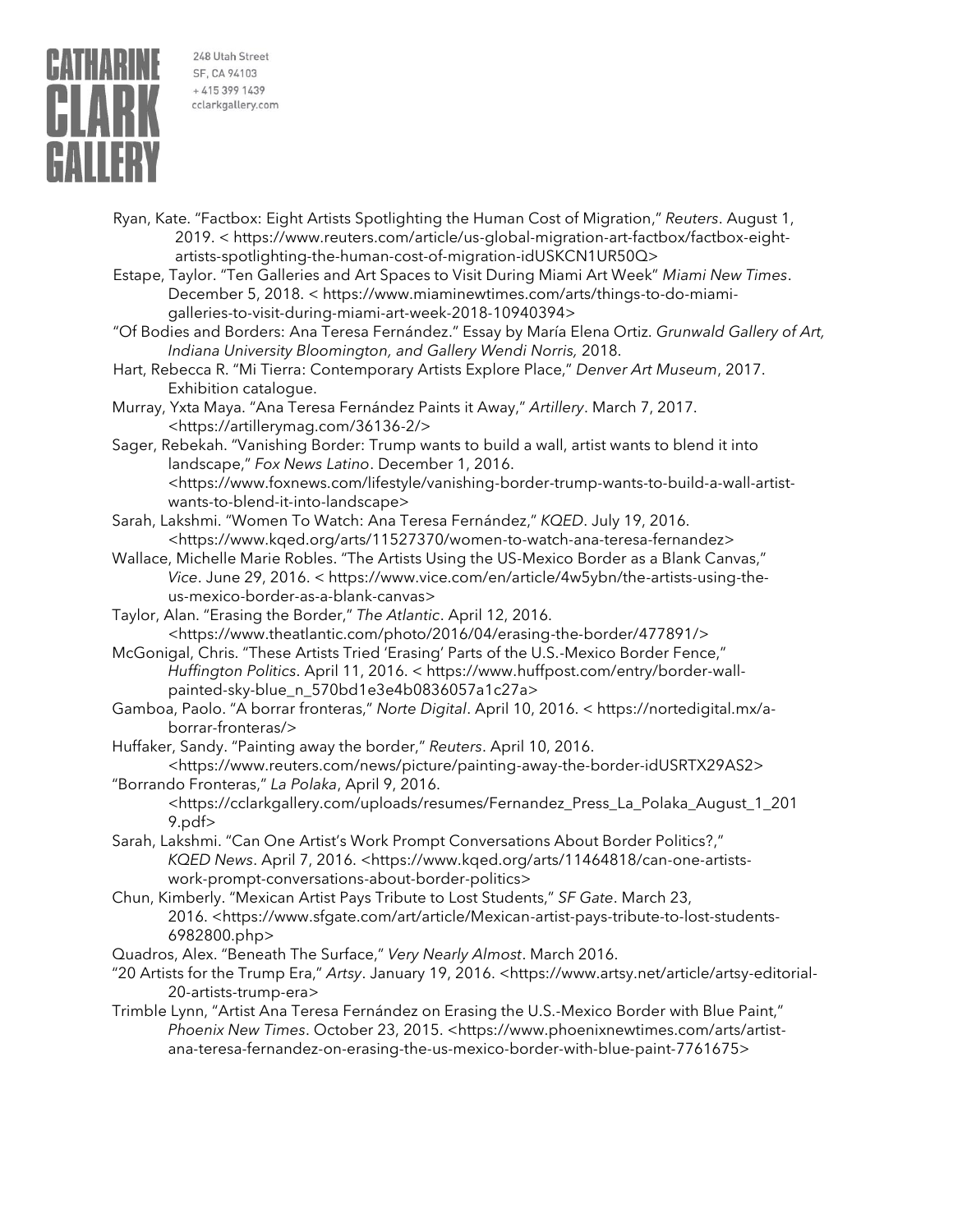

- Caroline A. Miranda, "Column Roundup: An artist erases the border, subversive graffiti, conflict at San Francisco Art Museums," *Los Angeles Times*. October 19, 2015. <https://www.latimes.com/entertainment/arts/miranda/la-et-cam-roundup-an-artisterases-the-border-subversive-graffiti-conflict-at-san-francisco-art-museums-20151019-column.html>
- "Artist uses paint to protest U.S. Mexico border wall," *Al Jazeera America*. October 15, 2015. <http://america.aljazeera.com/watch/shows/live-news/2015/10/artist-usespaint-to-protest-us-mexico-border-wall.html>
- "SF-Based Artist Painting the U.S.-Mexico Border to Make it Invisible," *CBS San Francisco*. October 14, 2015. <https://www.cbsnews.com/sanfrancisco/news/sf-based-artistpainting-the-u-s-mexico-border-to-make-it-invisible/>
- "California artists, Ana Teresa Fernández, plans to render border fence 'invisible,'" *ABC 15 News.* October 14, 2015.

<https://cclarkgallery.com/uploads/resumes/Fernandez\_Press\_ABC\_15\_News\_Octo ber\_15\_2015.pdf>

- Fernandez, Valeria. "Artist Plans to Render Border Fence 'Invisible'," *The Associated Press*. October 13, 2015. <https://apnews.com/article/d9a1b103a5fa4c58bf2da0304ca514f7>
- Heydarpour, Roja. "Potent images capture the stolen moments of families split by migration," *Women in the World,* in association with the *New York Times*. October 6, 2015. <https://cclarkgallery.com/uploads/resumes/Fernandez\_Press\_Women\_In\_The\_World \_NYT\_October\_6\_2015.pdf>
- Volpicelli, Anna. "4 Women Makers Who Inspire Us," *7x7 Magazine*. August 12, 2015. <https://www.7x7.com/4-women-makers-who-inspire-us-1787166875.html>
- "All or Nothing." Essay by Rebecca Solnit. *First Street Gallery, Humboldt State University*, 2015. Exhibition catalogue.

Shepter, Joe. "Crossing Borders," *Adobe Inspire*. November 4, 2014. <https://cclarkgallery.com/uploads/resumes/Fernandez\_Press\_ADOBE\_Inspire\_November\_4\_ 2015.pdf>

Krasny, Michael. "Artist Ana Teresa Fernández: Art on the Border," *Forum with Michael Krasny, KQED*. May 28, 2014. <https://www.kqed.org/forum/201405281030/artist-ana-teresafernandez-art-on-the-border>

Solnit, Rebecca. "Men Explain Things to Me," Haymarket Books. May 20, 2014.

Delaunay, Monique. "Interview: Ana Teresa Fernández, 'Foreign Bodies' at Gallery Wendi Norris," *SF Art Enthusiast*. April 3, 2014.

<https://cclarkgallery.com/uploads/resumes/Fernandez\_Press\_Art\_Enthusiast\_SF\_April\_3\_ 2014.pdf>

- "Exhibition Spotlight: Ana Teresa Fernández at Electric Works, San Francisco," *HuffPost Arts & Culture*. July 3, 2013.
- Smith, Kristin. "First of Five SoMA Light Sculptures Unveiled Tonight," *7x7 Magazine*. February 27, 2013. <https://www.gallerywendinorris.com/newsreviews/2018/7/8/artists-whose-vitality-flows-from-the-streets-kse7z-389ce-4sn5n-44xje>
- Furio, Joanne. "The New City Lights: A series of public sculptures takes on the gentrification of mid-Market," *San Francisco Magazine*. February 12, 2013.